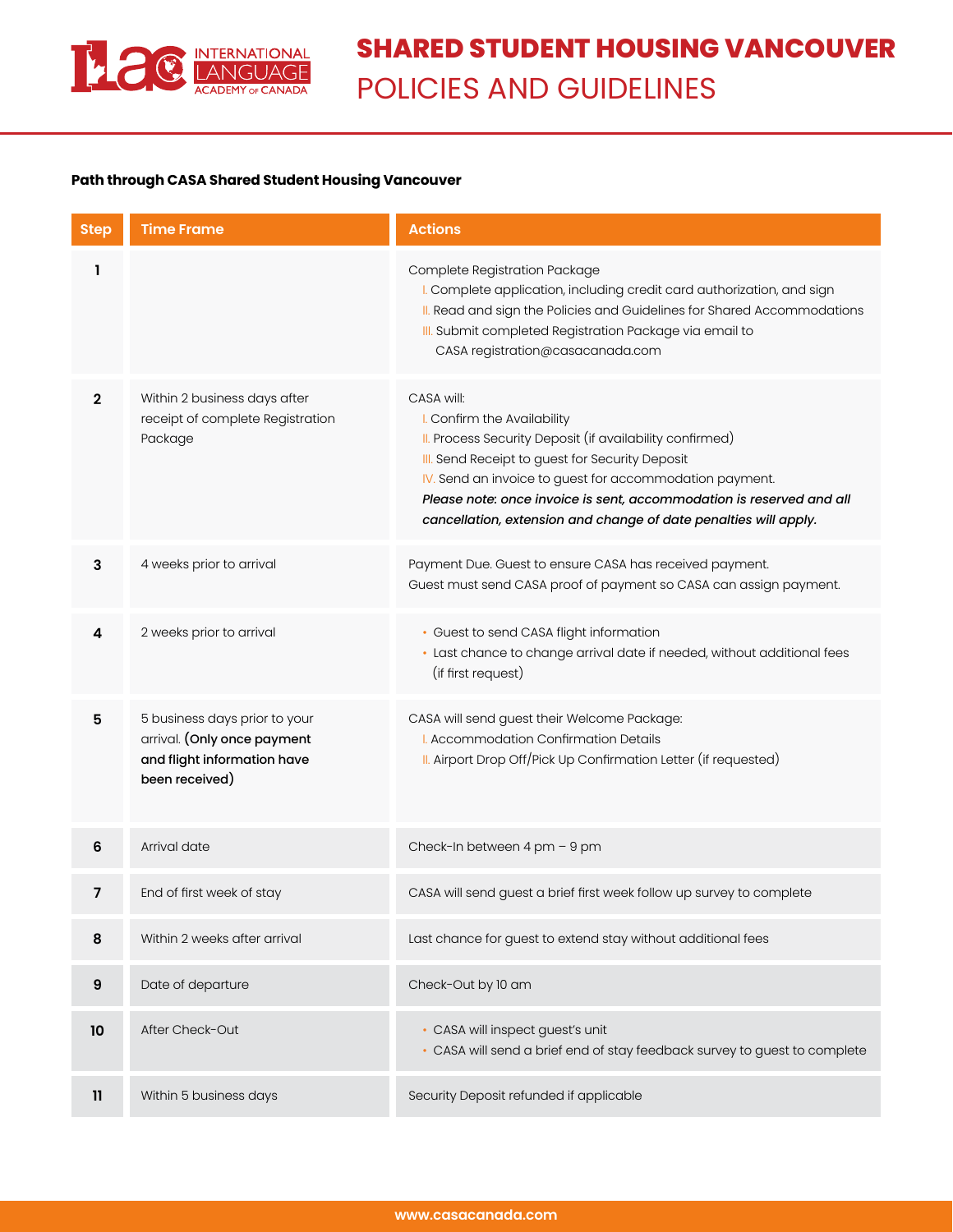

## **Contacting CASA**

| <b>Department</b>  | <b>Contact</b>                                         |  |  |
|--------------------|--------------------------------------------------------|--|--|
| Registration       | registration@casacanada.com                            |  |  |
| <b>Finance</b>     | info@casacanada.com                                    |  |  |
| <b>Head Office</b> | 1 (416) 546-1556<br>Monday to Friday 9:30-5:00 EDT/EST |  |  |

## **CASA Contacting Guest**

CASA will communicate with guest using the email address and mobile phone number on file. Please provide CASA current correct email and phone number. If contact information is updated, guest to advise CASA.

## **Application of Rates**

- Weekly prices are charged Saturday-to-Saturday.
- Extra night prices will be applied for any arrival/departure day other than Saturday.
- For weekly rates the minimum stay is 4 weeks.
- For periods shorter than 4 weeks, extra night fees are applied.
- If the number of extra nights is higher than 3, then the entire week will be charged but the booking will be done just with the requested dates.

## **Payments**

- Once invoice is sent, accommodation is reserved and all cancellation, extension and change of date penalties will apply.
- All invoices must be paid in full and 4 weeks prior to check-in date.
- For guests staying longer than 8 weeks, minimum payment of 8 weeks is required.
- If the stay is longer than 8 weeks and guest wants to split invoices into 8-week intervals, they must contact CASA Finance to make the request. If guest decides to split payment they must provide either post-dated cheques or credit card authorization correspondent to each payment for the entire duration of stay. Guest will have the option of paying in cash or debit as long as they contact CASA and pay before the invoice's due date.
- All payments are due 4 weeks in advance, otherwise your reservation is not confirmed.
- Payments may be made through credit card or wire transfer. Please add 4%' for payments with credit card and \$25.00' for wire transfers. If in Canada, guest will be able to direct deposit into CASA account or utilize e-transfers.
- It is the guest's responsibility to ensure the payment is received on time. CASA is not responsible for credit cards or wire transfers processing delays. If payment not **received** by CASA by due date, expect delays in processing, and accommodation cannot be guaranteed.
- If quest has split payments, payment is due 4 weeks before end of subsequent period.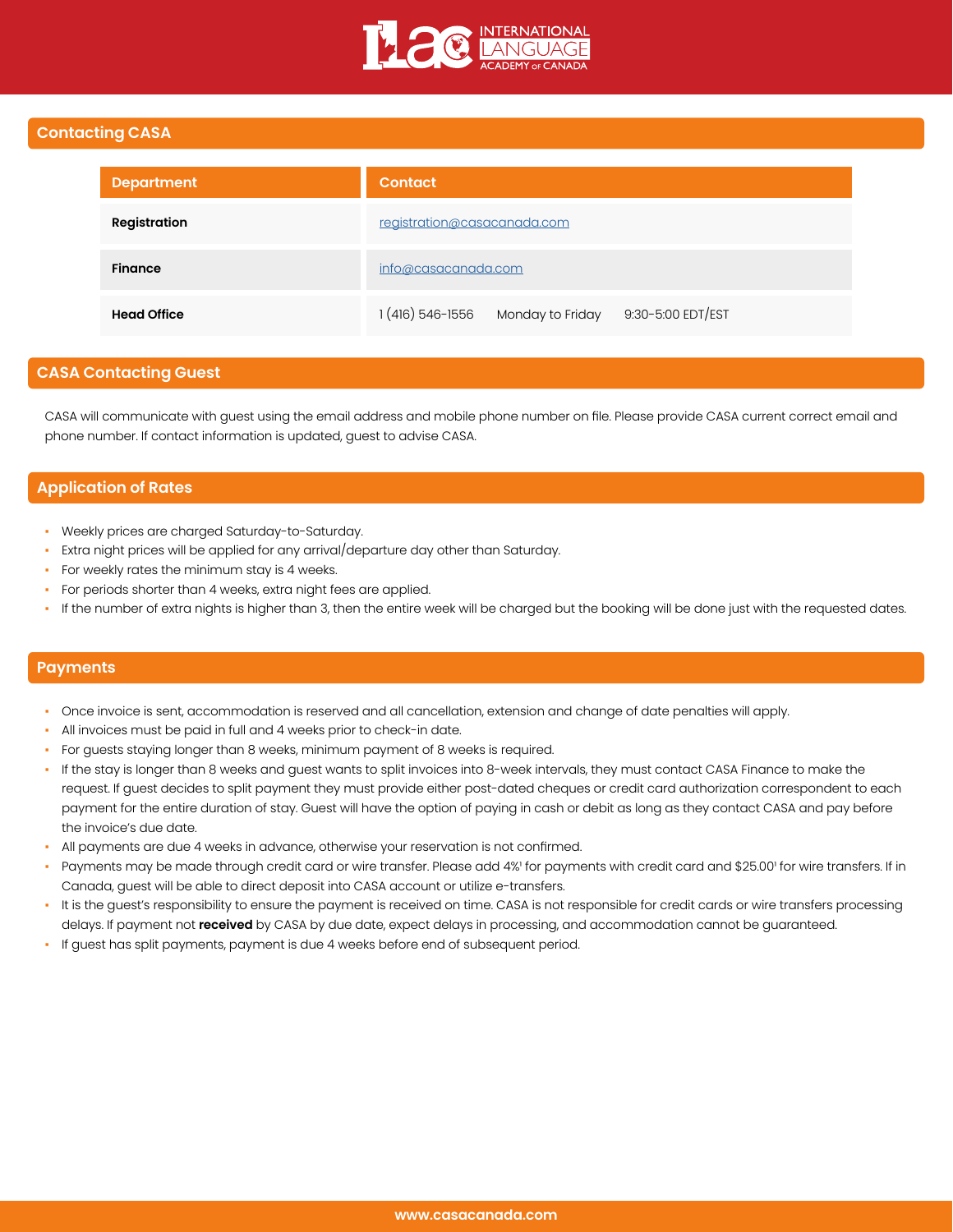

### **Security Deposit**

A Security Deposit of \$250' is required by credit card at registration. Security Deposit will be credited back upon satisfactory inspection within 5 business days following check-out. The refund can only be returned to the same credit card number originally used. The security deposit will be used against costs associated with cleaning, damage to the premises, appliances and furniture. The security deposit shall also be used against unpaid nights and/or cancellations, and any unpaid penalty fines if applicable.

## **Airport Pick-up/Drop-off**

Airport pick-up and drop-off is available for extra cost. If pick-up and drop-off is purchased together it is offered at a combined reduced price. If purchased separately, the discount does not apply. If two or more guests are travelling together, individual rates still apply.

### **Change of Date**

If the guest requires a change of date **prior to arrival**, the guest needs to advise CASA in writing as soon as possible. The timing of when CASA receives the written notice determines if/what penalties occur.

| <b>Formal Written Request Received</b>                                  | <b>Penalty Charge</b>                                                     |
|-------------------------------------------------------------------------|---------------------------------------------------------------------------|
| More than 2 weeks in advance of check-in<br>date and first request*/**  | No charge                                                                 |
| More than 2 weeks in advance of check-in<br>date and not first request* | \$80' administration fee/change                                           |
| Less than 2 weeks in advance of check-in date*                          | Charged for stay from original expected date of<br>arrival, up to 4 weeks |

*\* If new date is longer than 6 months apart from your existing date, it will be considered a cancellation, not a change of arrival date, and any rate increases would apply.*

*\*\* If formal written request is received 4 weeks or more in advance, the new date can be up to one year apart from your existing date. Any rate increases will apply. Anything longer than a year, will be considered a cancellation, not a change of arrival date.*

# **Cancellation**

If guest needs to cancel stay **BEFORE check-in date,** the guest needs to advise CASA in writing as soon as possible. The timing of when CASA receives the written notice determines if/what penalties occur.

| <b>Formal Written Request Received</b>                     | <b>Penalty Charge</b>                      |
|------------------------------------------------------------|--------------------------------------------|
| 4 weeks or more in advance of check-in date                | <b>Registration Fee</b>                    |
| Less than 4 weeks - 2 weeks in advance<br>of check-in date | 2 weeks accommodation and registration fee |
| Less than 2 weeks in advance of check-in date              | 4 weeks accommodation and registration fee |
| Visa denied                                                | Registration Fee                           |

*For all cancellations prior to arrival, there is a full refund of Security Deposit.*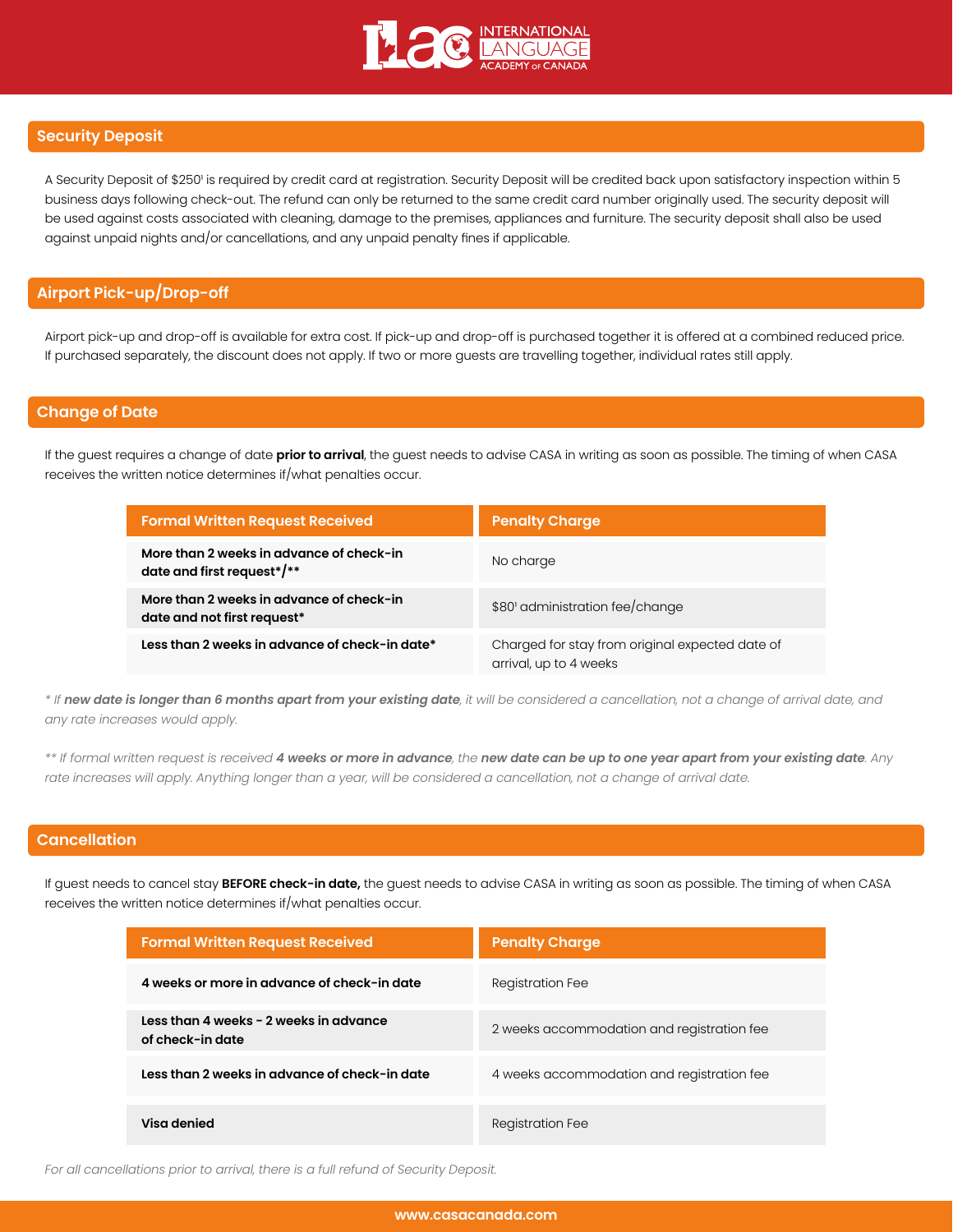

### **Welcome Package**

CASA will send guest their Welcome Package 3-5 business days prior to check-in date, provided payment and flight details have been received. The Welcome Package will include:

- 
- Accommodation Confirmation Details  **Airport Drop Off/Pick Up Confirmation Letter (if requested)**

The Welcome Package is sent so close to arrival for security and to minimize changes. Guests are to ensure they have the Accommodation and Airport Pick-Up/Drop-Off confirmation letters available when arriving as crucial information is included.

## **Checking In**

- Check-In time is between 4 pm and 9 pm.
- Guest to advise CASA if arriving earlier than 4 pm. If guest arrives after 8 am and earlier that 4 pm, they are welcome to use the common areas of the unit, but not bedroom.
- Check-in is not permitted after 9 pm.

### **Extensions After Arrival**

CASA strongly advises guests to book their stay for the entire length of their trip to avoid disappointment regarding lack of availability, and **to avoid additional charges.**

If, however, after arrival, the guest decides they would like to stay longer than booked, the guest must email the CASA Accommodation Coordinator as soon as possible to advise of the exact new dates. CASA will check availability. If there is availability, CASA will send guest an invoice. **Once invoice issued, all cancellation charge policies are applicable. Confirmation of extension is only once payment received and processed. Extension only guaranteed when CASA sends confirmation notice.** If extension is requested more than 4 weeks in advance of extension, payment must be received 4 weeks in advance of extension. If extension is requested less than 4 weeks in advance of extension, payment must be received within 24 hours from date of invoice. If payment is not received by date on invoice, or processing not successful, availability can no longer be guaranteed.

The guest may be asked to move to a different room or unit or building to accommodate request. All policies and guidelines remain in effect.

A late extension fee will be charged for every extension requested after two weeks of arrival or starting period of accommodation. To avoid this charge, confirm extension within 14 days of start date.

| <b>Formal Written Request Received</b> | <b>Penalty Charge</b>                       |
|----------------------------------------|---------------------------------------------|
| Within 2 weeks of start date           | No charge                                   |
| After 2 weeks of start date            | \$100' late extension fee/extension request |

If guest paid for extra nights equivalent to full week rate and advises intent to stay for the week paid rather than the nights booked, there is no extension fee payable. This only applies if guest advises CASA in writing within first 2 weeks of arrival and there is availability. This is nontransferable and non-assignable. If CASA is not advised in first 2 weeks, check-out date is considered as booked, and late extension fee will apply for any extension.

### **Personal Needs Accommodation**

In order to ensure proper accommodation and best serve the guest, guests are to advise CASA of any personal need accommodations wanted on the application form. Please advise of accommodations required due to any physical disability, mental impairment, learning disability or mental disorder.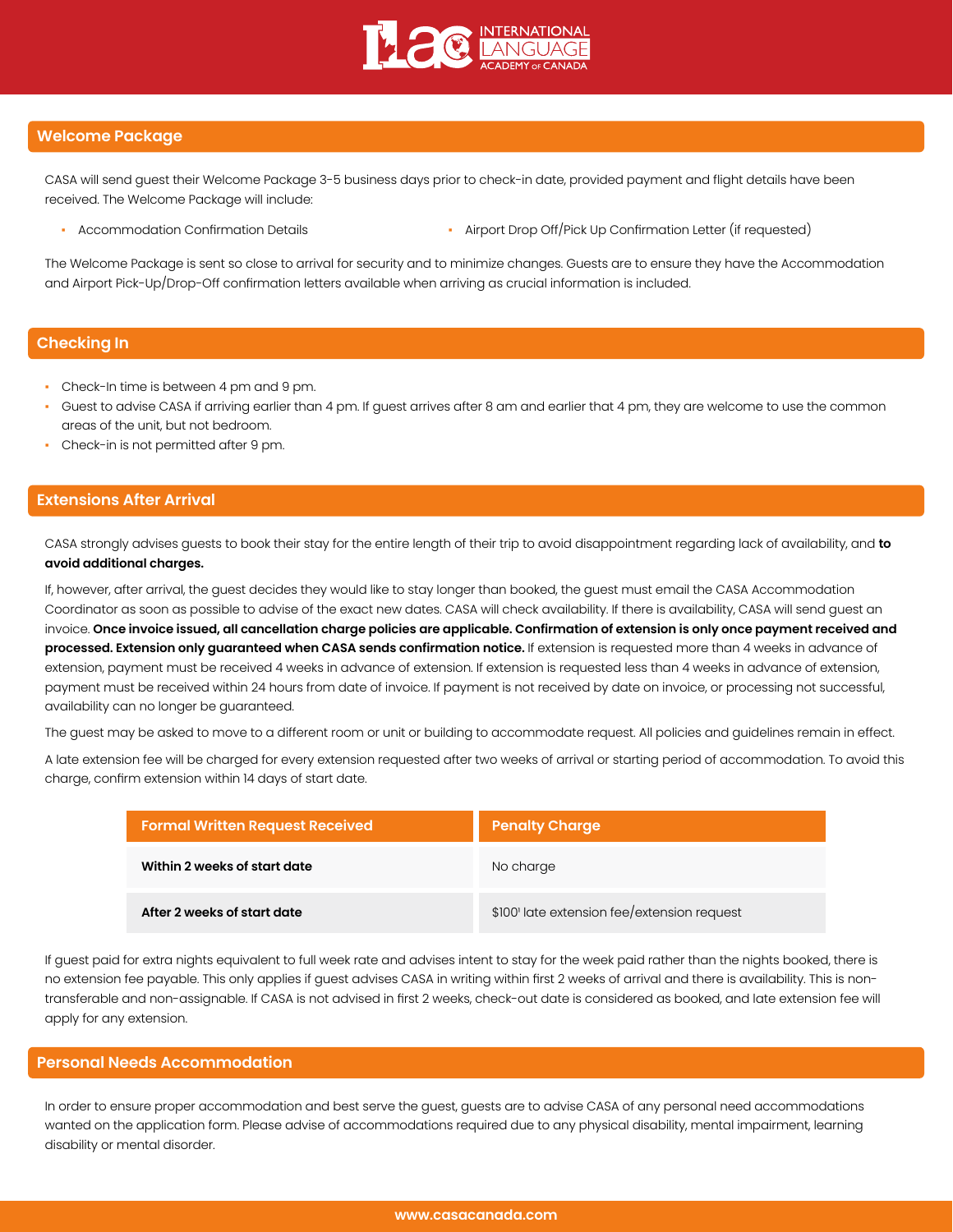

## **Cancelling All or Part of Stay After Arrival**

If guest's plans change and they need to leave earlier than booked for, guest needs to contact the CASA Accommodation Coordinator immediately via email and advise of decision, as penalties are determined based on the timing of notification.

| <b>Formal Written Request Received</b> | <b>Penalty Charge</b>                                                                  |  |  |
|----------------------------------------|----------------------------------------------------------------------------------------|--|--|
| 4 weeks or more notice                 | Registration fee and any additional service fees*                                      |  |  |
| Less than 4 weeks in advance notice    | Minimum 4 weeks accommodation and registration<br>fee and any additional service fees* |  |  |

*\* \$30¹ processing fee is retained from your security deposit (if applicable, additional withholdings will also include, any unpaid penalty fines or damage expenses)*

*\* additional \$100¹ administration fee may apply if refund is necessary*

## **Checking Out**

Check-Out time is by 10 am. It is the guest's responsibility to:

- check out by 10 am at the latest
- leave bedroom clean and tidy
- take all personal belongings
- dispose of all garbage
- remove all guest food and drink from the cupboards and fridge,

leaving nothing behind

- email the CASA Accommodation Coordinator to confirm checkout
- wash your bed sheets and return to the Shared Accommodation Coordinator.

## **Services Provided**

Rent includes:

- A furnished bedroom, kitchen, bathroom, common area, one pillow, linens, one blanket, cable TV, local phone calls, wireless Internet (not to be used to download movies, online gaming or business purpose), hydro, utilities and a basic weekly cleaning.
- Location is conveniently located within walking distance of public transportation.

The rent includes only the cost of your stay, additional facilities and services, such as laundry, towels are available for additional cost.

CASA will not provide cleaning supplies (such as detergent or plastic bags) or any items of personal hygiene, such as shampoo, hand soap, toilet paper, towels which are each guest's responsibility.

## **Cleaning**

CASA offers a weekly **basic** cleaning service. Only the floors are vacuumed and mopped, and the bathroom fixtures cleaned. This is a light cleaning service only as this is apartment living, not hotel living, and **guests are responsible for keeping the unit clean and tidy**, including the kitchen, bathroom, common living area.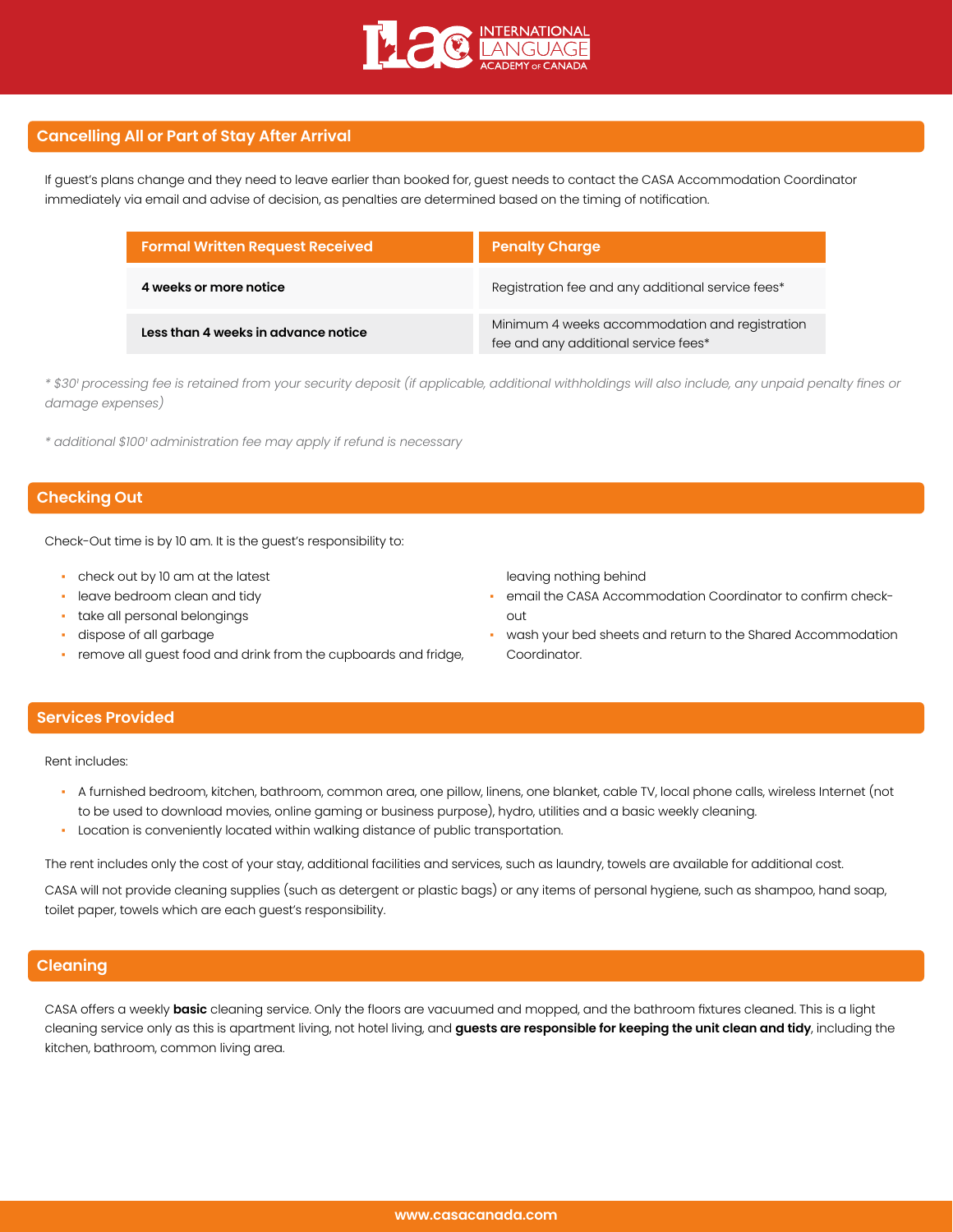

## **Laundry**

Laundry machines are available for guest use at their own expense. Guests are to provide their own laundry detergent and softener.

#### **Temperature**

Heating is provided in all units. Bedrooms are not equipped with an air conditioner. According to the by-laws of the City of Vancouver during the cooler seasons a minimum air temperature of 21°C must be maintained in all areas of the dwelling unit.

## **Moving**

CASA may request that guests change bedrooms or apartment units for a variety of practical reasons (maintenance, logistics, availability, conflict between roommates etc.) CASA will provide notice and make every effort to ensure guest comfort and security. If a guest requests a move to another unit, CASA will evaluate the situation according to availability and reasonable cause.

### **Storage**

Each apartment and bedrooms are similar, but may offer different storage layouts. All units have enough room for guests to store belongings if they are a light traveler. There are no safe-boxes in the apartments and each guest is responsible for storing their own personal valuables. Although the unit door has a lock, **bedroom doors do not have a lock** and bedrooms do not have safe-boxes. Unit doors should be kept locked.

CASA will not be held liable for any lost or stolen items and is not responsible for your belongings. Loss to alleged theft should be reported to police. If guests require better protection for some valuables, consider renting a safety deposit box at one of the many banks close by.

# **Visitors**

Visitors are allowed, but only in the common areas of the unit, and are only welcome from 8 am until 9 pm. Guests must be in residence when visitor is present. Visitors are **not permitted to stay overnight**. Guests will be charged \$100/night without warning if a visitor stays overnight. Parties are not permitted.

### **Quiet Hours**

Quiet hours begin every evening at 10 pm, and end the following morning at 8 am. TV, music, voices and any noise must be kept very low during the quiet hours.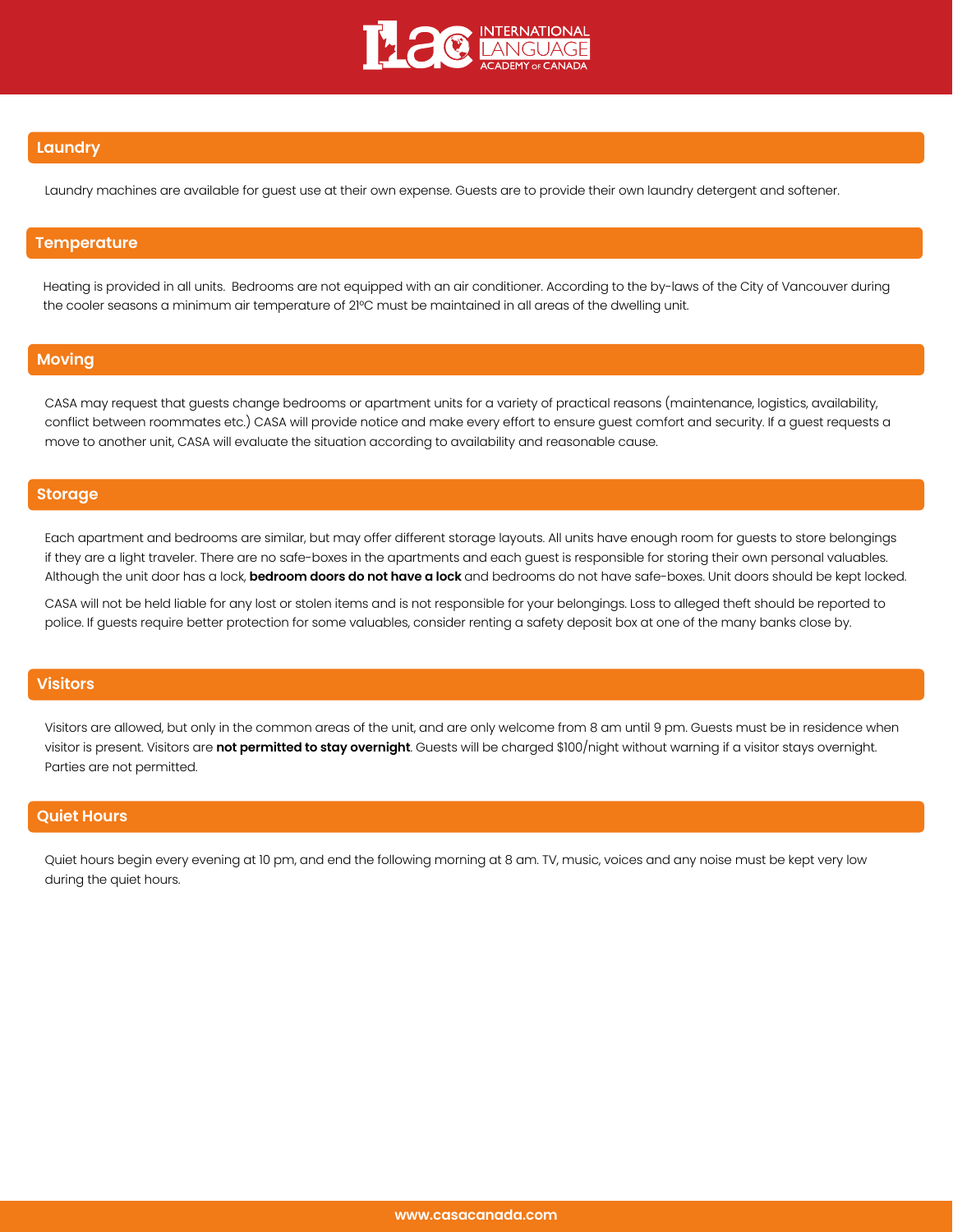

# **Sharing the Apartment Unit with Roommates**

- Shared Student Housing is best suited to guests that are mature, responsible, independent and respectful of others.
- Most units allow for 2 to 4 roommates
- Requests to share a **bedroom** with another student, once confirmed, are assured. Although we will do our best to accommodate, requests to share the unit with another student cannot be guaranteed.
- CASA does not mix different genders in the same bedroom, unless otherwise requested, for example couples may request to stay in the same room.
- Although CASA hosts guests from all over the world there is no guarantee of a mix of nationalities within the unit. Guests may or may not have other roommates from the same nationality.
- English is encouraged to be the language spoken in the unit.
- Age of majority for guests in Shared Student Housing is 19.
- Guests may or may not have the same roommates for their entire stay. Everyone stays for different lengths of time and arrives at different times. Also, CASA reserves the right to move guests for a variety of reasons: see "Moving" section above.
- This is apartment living, not hotel living. **All guests are responsible for:**
	- keeping the unit clean and tidy, including the kitchen, bathroom, common living area
	- clean the kitchen and wash the dishes and pots and pans after a meal
	- keeping their bedroom clean and tidy
	- disposal of garbage, recycling and compost
	- keep the common areas clear of personal belongings
	- cleaning bed linens and towels
- Do not use or borrow another guest's belongings or food without their permission.
- No guest is allowed into another guest's room without their permission.
- Shirts and pants, shorts, skirts, dresses, blouses must be always worn in all areas of a shared accommodation.

#### **Smoking**

**Smoking is NOT permitted anywhere inside** the units or anywhere in the building, including balconies, fire escapes, rooftop patios. Penalty fines for non-compliance will be applied without warning. This includes tobacco, cannabis and vaping.

Cannabis plants are not permitted in the units or anywhere in the building, including balconies, fire escapes, rooftop patios. Penalty fines for non-compliance will be applied without warning.

City of Vancouver by-law requires that individuals smoke at least 6 meters away from the entrance of any building in the city. Penalty fines for non-compliance will be applied as enforced by City of Vancouver and CASA.

### **Use of Drugs or Illegal Substances**

The use of drugs or illegal substances is forbidden on the premises; failure to follow this policy will result in immediate expulsion without refund.

#### **Violence and Harassment**

Fighting, bullying, teasing, acts of violence or aggression, harassment is not tolerated and will result in expulsion of the guests involved without refund.

### **Damages**

All appliances and furniture are to be kept in their original condition. Guests are not allowed to remove, repair, paint or perform any other alteration of the unit. If a guest causes any damage to the premises, furniture or the appliances, they will be charged the cost of its repair or replacement. This cost will be deducted from your security deposit. If the costs are more expensive than the security deposit, CASA will issue an invoice to cover the damages.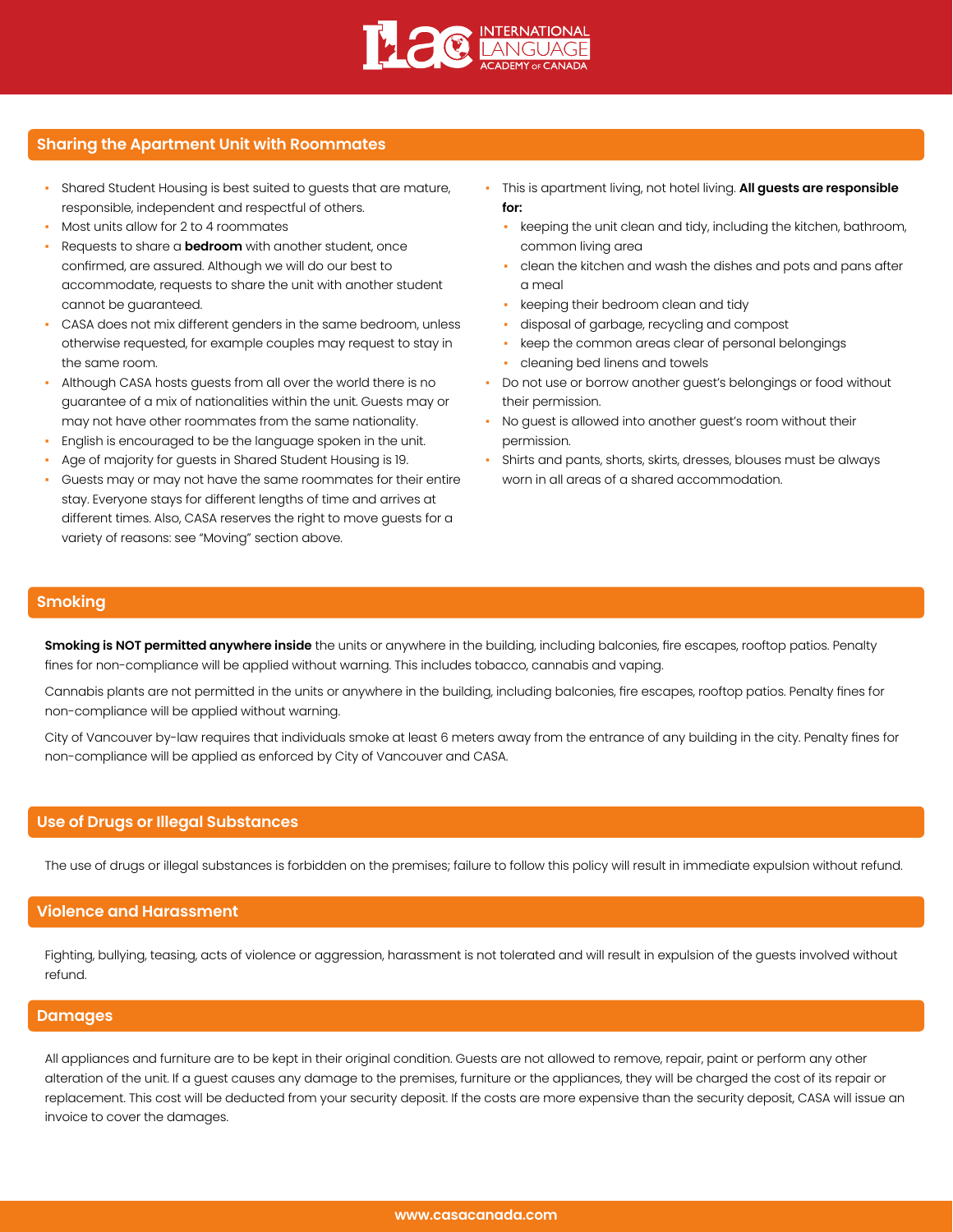

## **Penalties / Removal**

In order to provide a safe, fair, respectful and comfortable stay for all guests, penalty fines are imposed for failure to comply with policies and guidelines. Failure to comply will result in discussion, verbal warnings, written warnings, penalty fines, and may even may result in you being asked to vacate the premises. Penalty fines range from \$50-\$200. Payments for penalties are due as received. Guests can be evicted for failure to follow the guidelines. Violence, harassment, disorderly conduct, or any act causing danger or harm or potential harm to guests, property damage, use of illegal substances, unpaid bills, unwelcome visitors, are all grounds for immediate dismissal without refund.

## **Additional Safety**

Guests are **NOT** permitted to:

- Smoke anywhere in the building
- Leave the stove unattended
- Deep fry
- Place hot pans on any surface, other than the stove
- Leave on appliances after using them
- Light candles

Guests are to ensure they lock unit doors. Do not open the door if person not known. The door code must be kept private to ensure security.

### **Medical Insurance**

Guests are strongly advised to obtain medical insurance that covers any medical expenses that may occur during their stay in Canada. CASA is NOT responsible for guest medical or emergency medical expenses. CASA does not assume any responsibility for any injuries you suffer, or death. Guests are to consider getting insurance that covers both health care and emergency medical.

#### **Important Miscellaneous**

- Once any invoice is issued by CASA, accommodation is reserved and all cancellation, extension and change of date penalties will apply.
- If guest moves to another unit, building, bedroom, service arranged by CASA, including due to extension, the guidelines and policies remain in effect.
- CASA staff members can enter all premises of shared accommodation at any time without prior notice.
- CASA is not responsible for nor held liable for visa delays, lost or

stolen property or for personal injury or death.

- All prices quoted are in Canadian dollars.
- Depending on the credit card brand, guest may be charged and reimbursed in USD. Please check the exchange currency used by credit card.
- Policies and Guidelines and Price List and Frequently Asked Questions together contain required information. Most recent publication of any, supersedes.

## **Footnotes**

<sup>1</sup> Please refer to Price List for current pricing

**Please sign and date, indicating you have fully read, understand, and agree to CASA Guidelines and Policies.**

**Signature: Date:**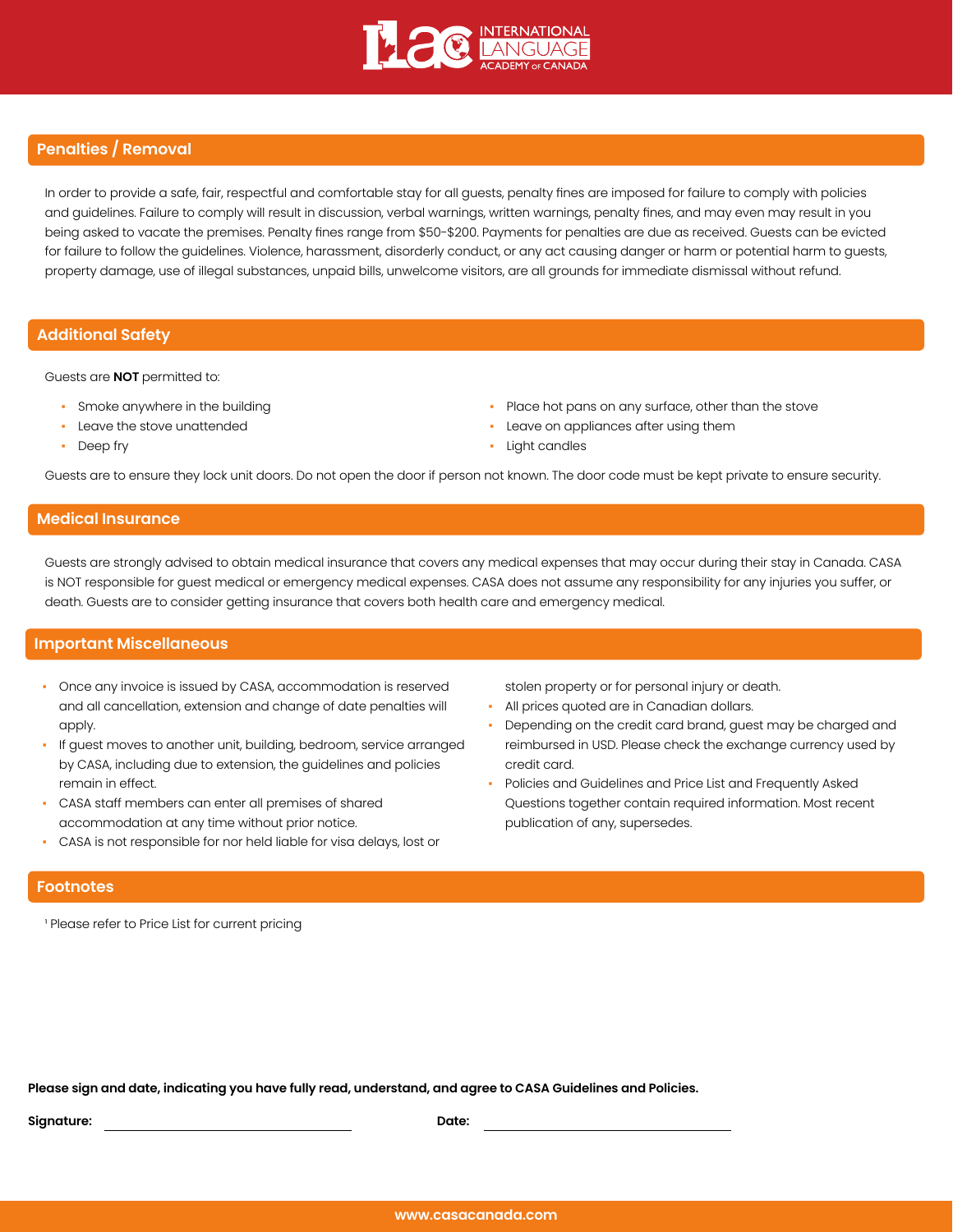| <b>CASA - Shared Student Housing Vancouver Application Form</b>                                                                                   |                                                          |                                                                                              |                                                                                                                    |                                                                                                                           |  |
|---------------------------------------------------------------------------------------------------------------------------------------------------|----------------------------------------------------------|----------------------------------------------------------------------------------------------|--------------------------------------------------------------------------------------------------------------------|---------------------------------------------------------------------------------------------------------------------------|--|
| Agency:                                                                                                                                           |                                                          | School:                                                                                      |                                                                                                                    |                                                                                                                           |  |
|                                                                                                                                                   |                                                          |                                                                                              |                                                                                                                    |                                                                                                                           |  |
| > Student Information                                                                                                                             |                                                          |                                                                                              |                                                                                                                    |                                                                                                                           |  |
| Main applicant first name:                                                                                                                        |                                                          | Main applicant last name:                                                                    |                                                                                                                    |                                                                                                                           |  |
| Birthdate (dd/mm/yy):                                                                                                                             | Age:                                                     | Gender Identity:                                                                             | Female                                                                                                             | Other<br>Male                                                                                                             |  |
| Citizenship:                                                                                                                                      |                                                          | Email:                                                                                       |                                                                                                                    |                                                                                                                           |  |
| Main Phone Number:                                                                                                                                |                                                          | Mobile:                                                                                      |                                                                                                                    |                                                                                                                           |  |
| Emergency Contact:                                                                                                                                |                                                          | Emergency Phone Number:                                                                      |                                                                                                                    |                                                                                                                           |  |
| Address:                                                                                                                                          |                                                          |                                                                                              |                                                                                                                    |                                                                                                                           |  |
| City:<br>State:                                                                                                                                   |                                                          |                                                                                              | Postal Code:                                                                                                       | Country:                                                                                                                  |  |
|                                                                                                                                                   |                                                          |                                                                                              |                                                                                                                    |                                                                                                                           |  |
| > Accommodation Information                                                                                                                       |                                                          |                                                                                              |                                                                                                                    |                                                                                                                           |  |
| Start date (dd/mm/yy):                                                                                                                            | End date (dd/mm/yy):                                     |                                                                                              |                                                                                                                    | Number of Weeks:                                                                                                          |  |
| Occupancy: (Please select one of the following)                                                                                                   | <b>Granville House</b>                                   |                                                                                              | <b>Casa YWCA</b>                                                                                                   |                                                                                                                           |  |
| <b>Casa Viva</b>                                                                                                                                  |                                                          |                                                                                              | Shared Bedroom / Shared Bathroom<br>Single Room / Shared Bathroom (Sep - Apr)<br>Private Bedroom / Shared Bathroom |                                                                                                                           |  |
| Shared Bedroom / Shared Bathroom                                                                                                                  |                                                          | Single Room / Shared Bathroom (May - Aug)<br>Single Room / Semi-Private Bathroom (Sep - Apr) |                                                                                                                    |                                                                                                                           |  |
| Single Room / Private Bathroom                                                                                                                    | <b>Casa Pearson</b><br>Private Bedroom / Shared Bathroom |                                                                                              | Single Room / Semi-Private Bathroom (May - Aug)<br>Shared Bedroom / Shared Bathroom                                |                                                                                                                           |  |
|                                                                                                                                                   |                                                          | Private Bedroom / Shared Bathroom                                                            |                                                                                                                    |                                                                                                                           |  |
| Arrival date (dd/mm/yy):                                                                                                                          | Time:                                                    | Airline:                                                                                     |                                                                                                                    | Flight #:                                                                                                                 |  |
| Departure date (dd/mm/yy):                                                                                                                        | Time:                                                    | Airline:                                                                                     |                                                                                                                    | Flight #:                                                                                                                 |  |
| Airport pick-up:<br>No<br>Yes                                                                                                                     |                                                          | Airport Drop-off:                                                                            | Yes                                                                                                                | No                                                                                                                        |  |
| Parking required:<br>(Fee will apply)<br>No<br>Yes                                                                                                |                                                          | Dedicated Internet:                                                                          | Yes<br>No.                                                                                                         | *The rent already includes internet.<br>(Fee will apply)<br>Recommended just if you work<br>or use more than the average. |  |
|                                                                                                                                                   |                                                          |                                                                                              |                                                                                                                    |                                                                                                                           |  |
| > General Information                                                                                                                             |                                                          |                                                                                              |                                                                                                                    |                                                                                                                           |  |
| Do you require any personal need accommodations due to any physical disability,                                                                   |                                                          |                                                                                              |                                                                                                                    |                                                                                                                           |  |
| mental impairment, learning disability, mental disorder, allergies or medical issue?<br>If yes, what personal need accommodations do you require? |                                                          |                                                                                              | No<br>Yes                                                                                                          |                                                                                                                           |  |
| Do you have any allergies or take any medications or have any medical issues we                                                                   |                                                          |                                                                                              |                                                                                                                    |                                                                                                                           |  |
| should be aware of in the event of a health emergency?<br>If yes, please specify.                                                                 |                                                          |                                                                                              | No<br>Yes                                                                                                          |                                                                                                                           |  |
|                                                                                                                                                   |                                                          |                                                                                              |                                                                                                                    |                                                                                                                           |  |
|                                                                                                                                                   |                                                          |                                                                                              |                                                                                                                    |                                                                                                                           |  |
| > Signature<br>I confirm that I have read, understood, and agree with the Registration Package rules of CASA and the information                  |                                                          |                                                                                              |                                                                                                                    |                                                                                                                           |  |
| given on this form is true, complete and accurate.                                                                                                |                                                          |                                                                                              |                                                                                                                    |                                                                                                                           |  |
| Guest Signature:                                                                                                                                  |                                                          |                                                                                              | Date (dd/mm/yy):                                                                                                   |                                                                                                                           |  |
| * (CT does not accept registrations if not signed by the student)                                                                                 |                                                          |                                                                                              |                                                                                                                    |                                                                                                                           |  |
| Applicant's Full Name:                                                                                                                            |                                                          |                                                                                              |                                                                                                                    |                                                                                                                           |  |